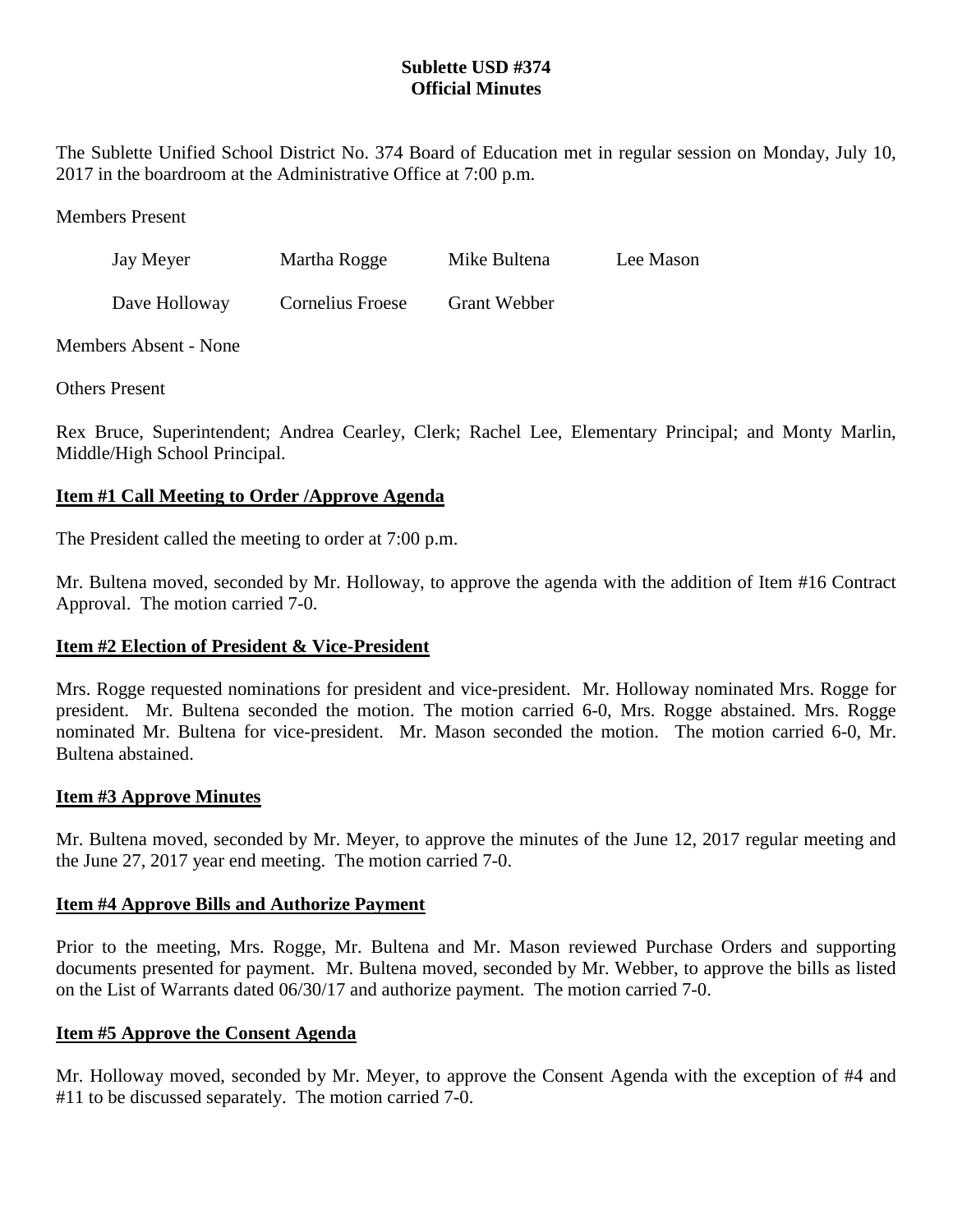Board Minutes Page 2 July 10, 2017

Consent Agenda #4 - Mr. Mason moved, seconded by Mr. Webber, to set the Board meeting time for the months of November through April for 6:30 p.m. and for the months of May through October for 7:00 p.m. The motion carried 7-0.

Consent Agenda #11 – Mr. Mason moved, seconded by Mr. Meyer, to approve the Elementary and High School Faculty and Student Handbooks as presented. The motion carried 7-0.

# **PUBLIC FORUM**

There was no public forum.

# **REPORTS**

Curriculum

No Curriculum report.

**Principals** 

Mrs. Lee reported on a successful Summer School with about 60 students attending and how the migrant grant they received helped with the extra workers needed. She has applied for a couple of grants this summer, one being for some new preschool playground equipment. The PTO group is looking into some possible projects for the elementary.

Mr. Marlin had no additional middle school/high school report, other than the discussion of the High School athletic handbook.

## SWPRSC/HPEC

Mr. Meyer reported on the SWPRSC Board meeting. Mr. Bultena reported on the HPEC meeting.

### Superintendent:

Mr. Bruce reported the Virtual school will begin this year with possibly offering classes for adults 19 years and older also. He discussed a new Capital Outlay Resolution which would allow us to pay utility bills and insurance with capital outlay funds after a 40 day waiting period. The proper protocol for going to the Sublette Schools Foundation for assistance in funding was discussed. He reported that we did not qualify for the Fresh Fruit and Vegetables grant for this school year. Our new vocational agriculture teacher and Mr. Bruce have gone through the shop and found numerous old tools and broken/unused equipment that they would like to put up for auction at a later date.

## **Item #6 Report on Cash Balances**

Mr. Bruce reported on the Cash Balances as of June 30, 2017.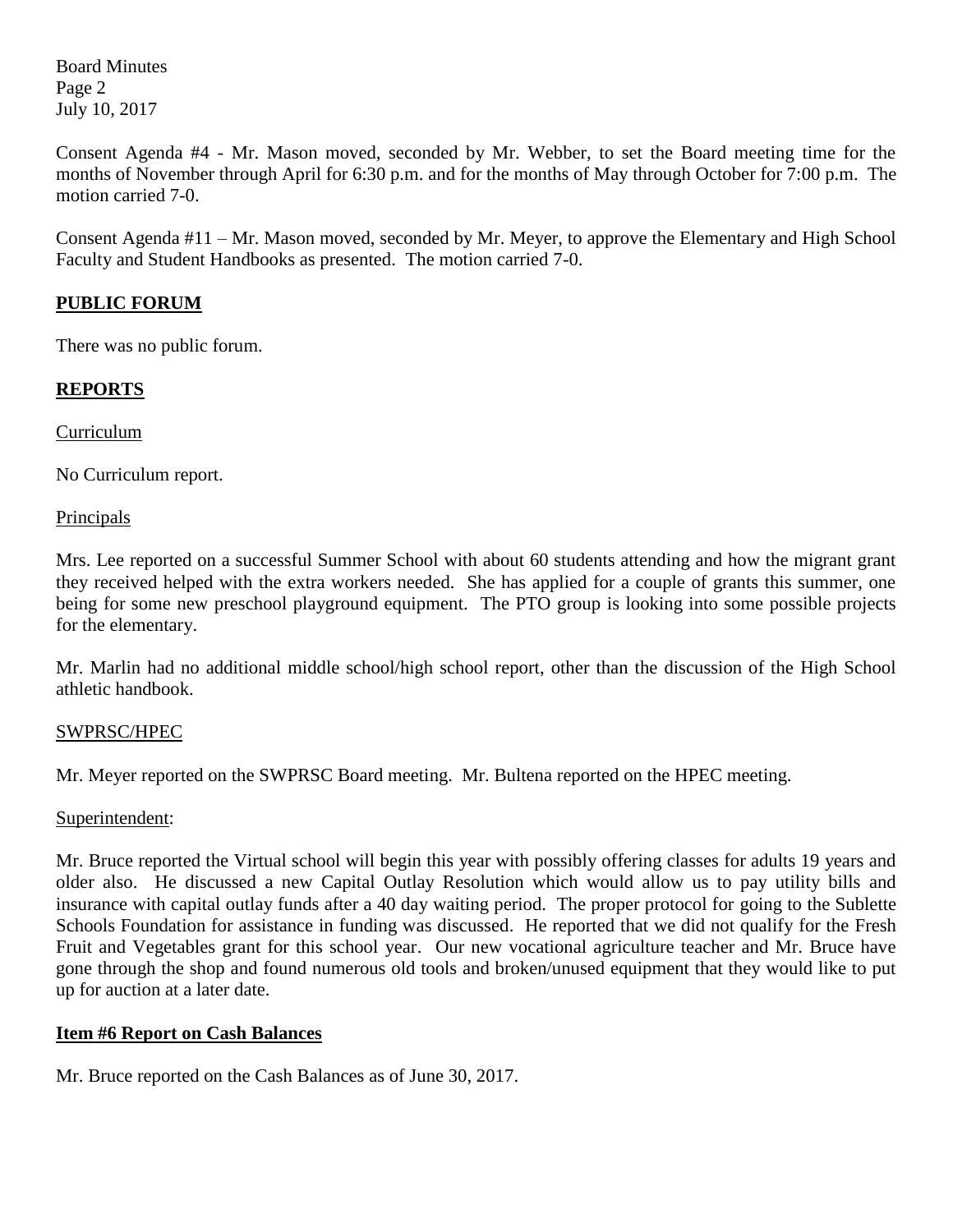Board Minutes Page 3 July 10, 2017

## **Item #7 Consider Wellness Policy**

Mr. Mason moved, seconded by Mr. Holloway, to approve the 2017-2018 Wellness Policy. The motion carried 7-0.

### **Item #8 Consider Food Service Agreement**

Mr. Bultena moved, seconded by Mr. Mason, to approve the 2017-2018 school year Food Service Agreement and the increase of lunch prices by 10 cents. The motion carried 7-0.

### **Item #9 Appoint HPEC Board Representative and two alternates for 2017-2018**

Mr. Mason moved, seconded by Mr. Webber, to appoint Mr. Bultena as the HPEC Board Representative, and Mr. Meyer as the  $1<sup>st</sup>$  alternate and Mr. Holloway as the  $2<sup>nd</sup>$  alternate. The motion carried 7-0.

## **Item #10 Appoint Governmental Relations Representative**

Mr. Meyer moved, seconded by Mr. Bultena, to appoint Mr. Webber as the Governmental Relations Representative. The motion carried 7-0.

## **Item #11 Appoint Delegate for the KASB Annual Conference**

Mr. Mason moved, seconded by Mr. Froese, to appoint Mr. Bultena as the Delegate for the KASB Annual Conference. The motion carried 7-0.

### **Item #12 Appoint Two (2) Board Negotiators**

Mr. Holloway moved, seconded by Mr. Bultena, to appoint Mr. Meyer and Mrs. Rogge as the two Board Negotiators. The motion carried 7-0.

### **Item #13 Supplemental Contract Approval**

Mr. Meyer moved, seconded by Mr. Mason, to approve the supplemental contracts of Kristy Blair as Middle School Assistant Volleyball coach and Andy Short as High School Assistant Boys Basketball coach. The motion carried 7-0.

### **Item #14 Elementary Request for Sublette Schools Foundation**

Mr. Bultena moved, seconded by Mr. Holloway, to approve the request of Mrs. Lee/Elementary Principal for funding assistance from the Sublette Schools Foundation for preschool playground equipment. The motion carried 7-0.

### **Item #15 Approve Classified Contract Amounts**

Mr. Meyer moved, seconded by Mr. Mason, to approve the classified contract amounts as presented. The motion carried 7-0.